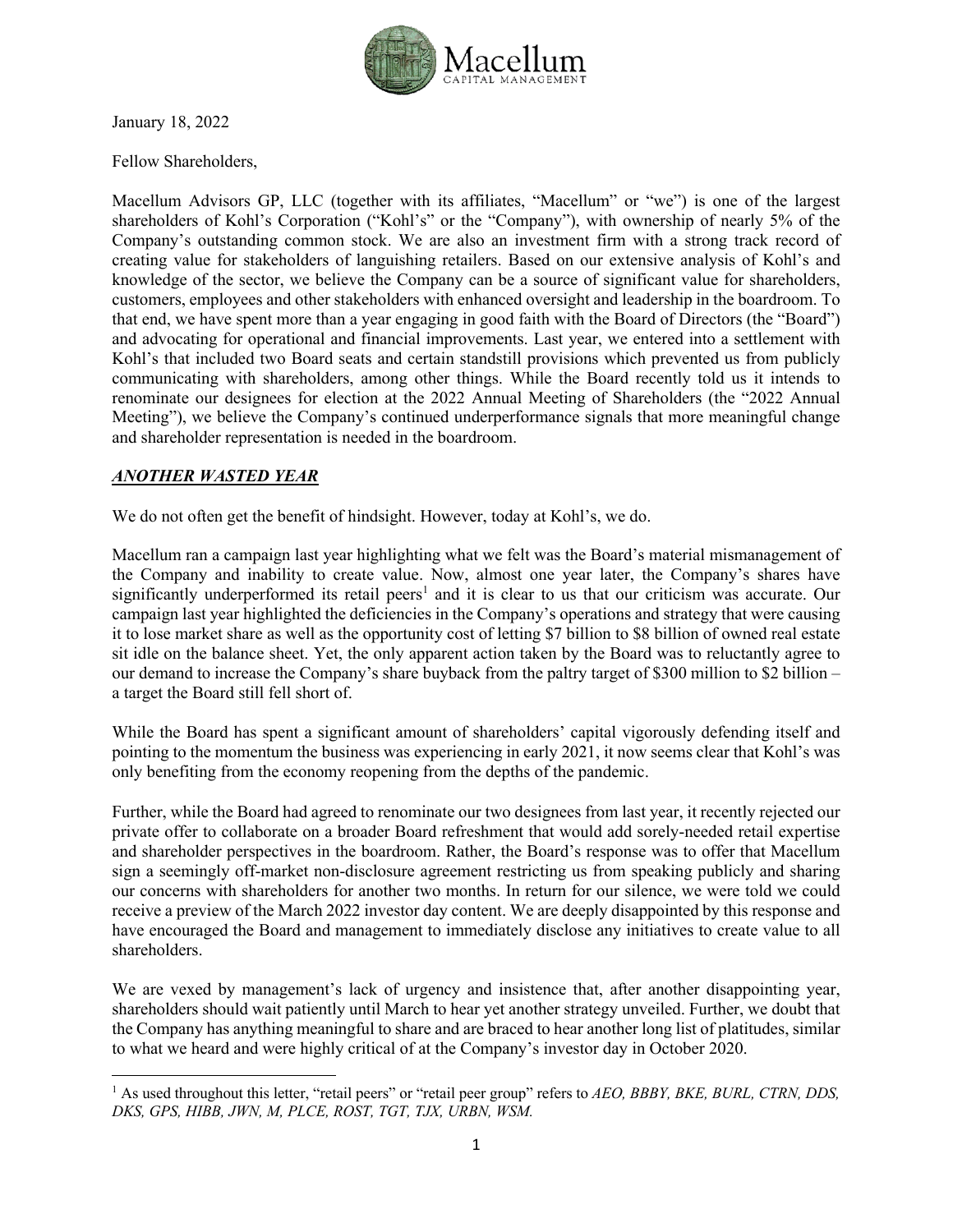

The Company's initial defense last year consisted of touting its performance against some of the worst performing retailers, which we deem the *best of the worst*. Now, almost a year later, Kohl's cannot even make that unfortunate claim given that both Dillard's and Macy's, who Kohl's argued it outperformed last year, have generated far better stock performance and top line growth over the past year. Further, Kohl's now lags nearly all of its retail peers when it comes to performance and since Macellum entered into a settlement with the Company in April 2021. A few other lowlights to consider, supported by charts that follow:

- Kohl's stock is down approximately 22%.<sup>2</sup>
- The Company has produced some of the worst revenue numbers in its retail peer group since the economy began reopening in 2021.
- The Company failed to grow 2021 revenue vs. 2019 levels.
- The Company represents one of the worst performing stocks since prior to the pandemic, when compared to its retail peers.
- The Company's profits are up in recent quarters, but they have dramatically trailed the average of its retail peer group.

Given this underperformance, it is clear to us that the current Board and management team do not understand the competitive dynamics in retail today. We contend they can no longer be allowed to oversee the degradation of this valuable brand and high-potential business. The last year should prove, beyond any reasonable doubt, that more change is necessary if any meaningful value is to be created for shareholders.

## *STRATEGIC ALTERNATIVES*

We firmly believe that without significantly more change to the Board, the Company will fail to deliver acceptable value creation in the years to come. Absent more Board change, we believe the Board must pursue strategic alternatives. Macellum suspects that there are a number of well-capitalized financial sponsors interested in Kohl's. We also have heard that the Board and its representatives have been approached and rebuffed overtures from credible buyers. This is unacceptable and, if true, would seem to constitute a meaningful breach of the Board's fiduciary responsibilities. In our view, Kohl's should engage independent financial advisors to review all strategic alternatives in a parallel path to further refreshing the Board.

### *THE URGENT CASE FOR MEANINGFUL CHANGE – STOCK PERFORMANCE*

It is a sobering reality that a dollar invested in Kohl's 20 years ago – in 2002 – is worth less today. We have also detailed in this letter that the Company has dramatically underperformed the market, its retail peers and applicable indices across nearly every other relevant time horizon.

 $2$  From April 13, 2021, the date of the Company's settlement with Macellum through the close of trading on January 17, 2022.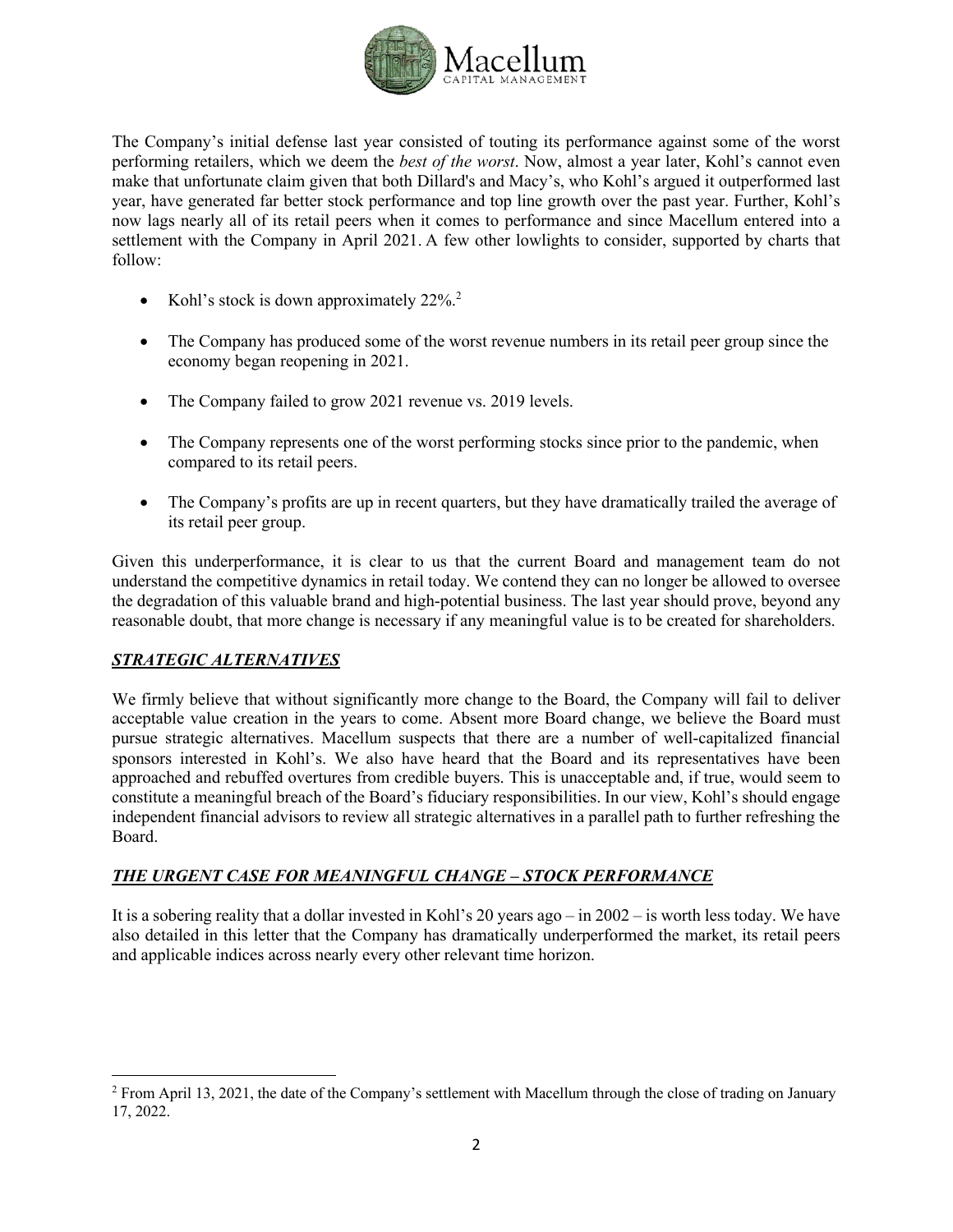

### **Exhibit 1: Total Shareholder Returns**

|                                                    |        | <b>Pre-Covid</b> |         |        |             |
|----------------------------------------------------|--------|------------------|---------|--------|-------------|
|                                                    | 1YR    | 12/31/2019       | 3YR     | 5YR    | <b>10YR</b> |
| <b>Retail Peer Average</b>                         | 30.5   | 65.8             | 105.5   | 109.8  | 206.6       |
| <b>Retail Peer Median</b>                          | 9.8    | 62.6             | 48.2    | 90.5   | 132.3       |
| <b>Compensation Peer Group Average</b>             | 5.5    | 5.7              | 2.9     | 22.7   | 144.2       |
| <b>S&amp;P 500</b>                                 | 24.4   | 48.0             | 87.4    | 117.3  | 298.6       |
| <b>SPDR S&amp;P Retail ETF (XRT)</b>               | 15.3   | 86.2             | 98.6    | 99.3   | 241.4       |
|                                                    |        |                  |         |        |             |
| <b>KSS</b>                                         | 7.0    | (2.9)            | (21.7)  | 39.3   | 38.2        |
| <b>Retail Peer AVG OUTPERFORMANCE/(UNDER)</b>      | (23.5) | (68.7)           | (127.2) | (70.5) | (168.3)     |
| Retail Peer MED OUTPERFORMANCE/(UNDER)             | (2.8)  | (65.5)           | (70.0)  | (51.2) | (94.1)      |
| Compensation Peer Group AVG OUTPERFORMANCE/(UNDER) | 1.5    | (8.6)            | (24.6)  | 16.6   | (106.0)     |
| vs. S&P 500                                        | (17.4) | (50.9)           | (109.1) | (78.0) | (260.4)     |
| vs. SPDR S&P Retail ETF (XRT)                      | (8.3)  | (89.1)           | (120.3) | (60.0) | (203.2)     |

*Source: Bloomberg LP [As of 01/14/2022]. Retail Peer Average/Median Includes: AEO, BBBY, BKE, BURL, CTRN, DDS, DKS, GPS, HIBB, JWN, M, PLCE, ROST, TGT, TJX, URBN, WSM. Compensation Peer Group Average Includes: BBBY, GPS, M, JWN, ROST, TJX*

In addition to dismal share price performance, Kohl's trades at one of the worst valuations in its retail peer group. Not only has Kohl's underperformed its retail peers and compensation peer group by a sizable margin, it has also experienced the biggest valuation contraction of almost any retailer, suffering an approximately 37% contraction since pre-pandemic.

### **Exhibit 2: Current Valuation**

|                                        | P/E      |          | EV/EBITDA |          | Price/Rev. |                        |
|----------------------------------------|----------|----------|-----------|----------|------------|------------------------|
|                                        | FY1 Est. | FY2 Est. | FY1 Est.  | FY2 Est. |            | FY 1 Est. Cash/Mkt Cap |
| <b>Retail Peer Average</b>             | 12.1     | 12.2     | 6.5       | 6.3      | 0.9        | 11%                    |
| <b>Retail Peer Median</b>              | 9.4      | 9.8      | 4.8       | 4.9      | 0.7        | 8%                     |
| <b>Compensation Peer Group Average</b> | 16.2     | 14.5     | 7.9       | 6.8      | 0.8        | 13%                    |
|                                        |          |          |           |          |            |                        |
| <b>KSS</b>                             | 6.5      | 7.1      | 2.7       | 2.9      | 0.35       | 28%                    |

*Source: Bloomberg LP; Macellum Estimates [As of 01/14/2022]. Retail Peer Average Includes: AEO, BBBY, BKE, BURL, CTRN, DDS, DKS, GPS, HIBB, JWN, M, PLCE, ROST, TGT, TJX, URBN, WSM. Compensation Peer Group Average Includes: BBBY, GPS, M, JWN, ROST, TJX. Removed companies with negative earnings.*

### **Exhibit 3: Change to Valuation Over Time**

|                                 | <b>Valuation 12/31/2020</b> |      |     | <b>Valuation Current</b> |      |                                                                                                             |     | % Change 12/31/2020 vs. Current |       |           |       |       |
|---------------------------------|-----------------------------|------|-----|--------------------------|------|-------------------------------------------------------------------------------------------------------------|-----|---------------------------------|-------|-----------|-------|-------|
|                                 | EV/EBITDA<br>P/E            |      | P/E |                          |      | EV/EBITDA                                                                                                   |     | P/E                             |       | EV/EBITDA |       |       |
|                                 |                             |      |     |                          |      | FY1 Est. FY2 Est. FY1 Est. FY2 Est. FY1 Est. FY2 Est. FY1 Est. FY2 Est. FY2 Est. FY2 Est. FY1 Est. FY2 Est. |     |                                 |       |           |       |       |
| <b>Retail Peer Average</b>      | 33.9                        | 33.3 | 6.3 | 6.2                      | 12.1 | 12.2                                                                                                        | 6.5 | 6.3                             | (35%) | (19%)     | 33%   | 25%   |
| Retail Peer Median              | 25.7                        | 25.0 | 4.5 | 4.8                      | 9.4  | 9.8                                                                                                         | 4.8 | 4.9                             | (60%) | (64%)     | 10%   | 4%    |
| Compensation Peer Group Average | 25.8                        | 21.9 | 7.4 | 6.9                      | 16.2 | 14.5                                                                                                        | 7.9 | 6.8                             | 6%    | 20%       | 62%   | 31%   |
|                                 |                             |      |     |                          |      |                                                                                                             |     |                                 |       |           |       |       |
| <b>KSS</b>                      | 16.5                        | 14.9 | 4.2 | 4.4                      | 6.5  | 7.1                                                                                                         | 2.7 | 2.9                             | (60%) | (52%)     | (37%) | (34%) |

*Source: Bloomberg LP; Macellum Estimates [As of 01/14/2022]. Retail Peer Average/Median Includes: AEO, BBBY, BKE, BURL, CTRN, DDS, DKS, GPS, HIBB, JWN, M, PLCE, ROST, TGT, TJX, URBN, WSM. Compensation Peer Group Average Includes: BBBY, GPS, M, JWN, ROST, TJX. Removed companies with negative earnings.*

## *THE URGENT CASE FOR MEANINGFUL CHANGE – OPERATING PERFORMANCE*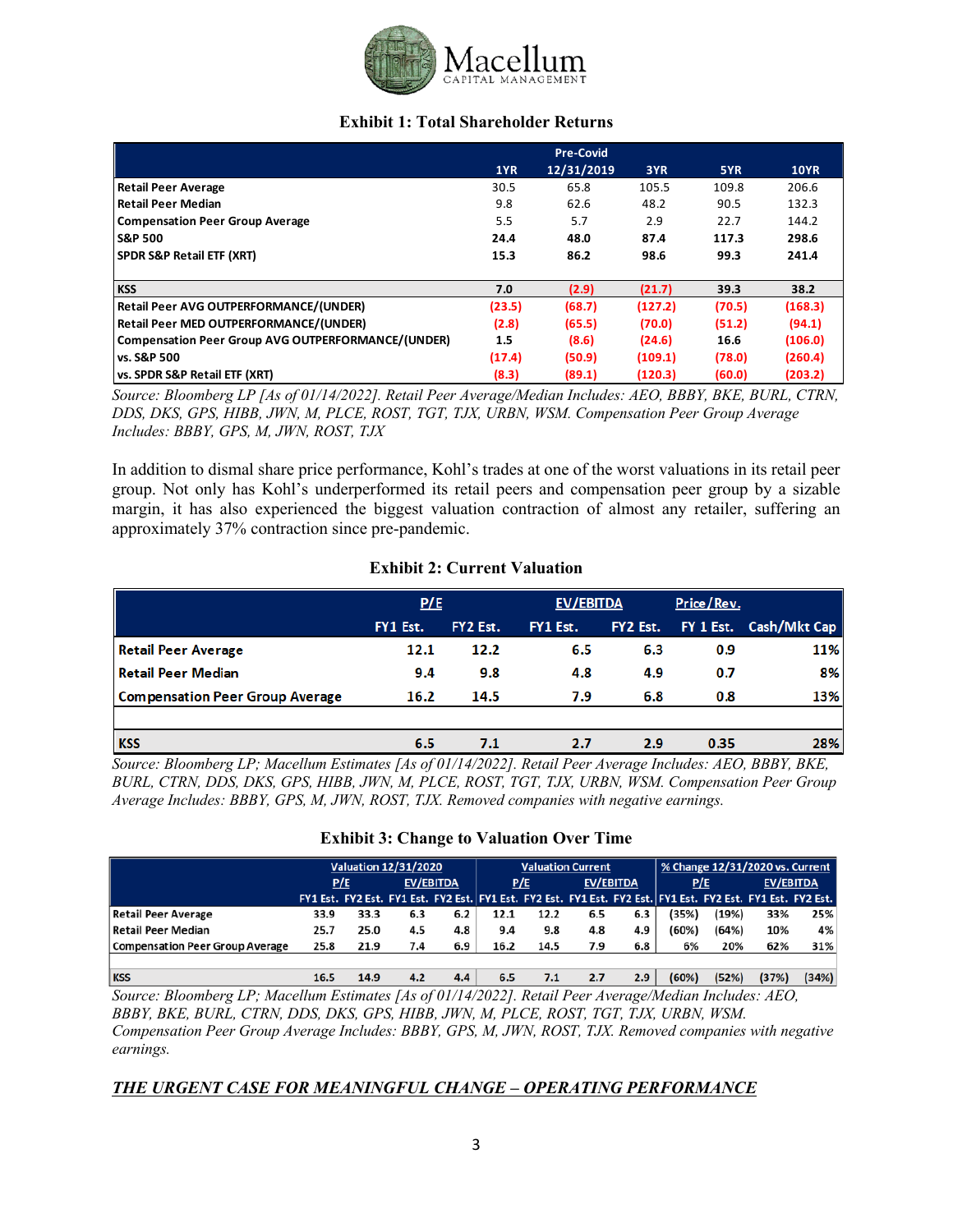

Emerging from the pandemic provided a unique window into consumer behavior. As stores reopened, we were able to see what preferences consumers had when shopping. The Company's sales performance was among the worst within its retail peer group, which experienced meaningful growth above its 2019 sales levels. Our analysis suggests that big box, specialty, on-mall, off-mall, discount retailers and dollar stores all performed better. It is hard not to view this as a major failure, particularly in light of all the claims management has made regarding changes to its assortment and value proposition. Management has touted eliminating underperforming brands, such as Dana Buchman and Mudd, and adding new brands, including Tommy Hilfiger, Calvin Klein and Eddie Bauer. Management has also highlighted improvements across the women's business, touted the Company's off-mall footprint and pointed to the success of curbside pickup and buy online, pick up in store to drive top line growth.

Management has also championed a shift to Athleisure to make Kohl's the destination for casual lifestyle apparel. However, at a time when customers emerged from the pandemic, it appeared they wanted to dress up and get out of sweatpants. Unfortunately, as management is learning the hard way, and as we previously stated, athleisure is a fashion trend – not a strategy. While we cannot deny the 25% growth in Athleisure sales last quarter, it would appear to have come at the expense of growth across many other categories.

Also, while we think the Sephora partnership can be beneficial, we worry about execution and earnings accretion and believe more oversight is necessary to ensure this initiative bears fruit. While the Company stated it drove a mid-single-digit lift to sales with Sephora shops, we have no idea at what cost. Management has not disclosed data about the profitability or bottom-line accretion of this investment. All we know, according to Chief Executive Officer Michelle Gass' press appearances, is that significant investments were made in the Sephora shops. Nor do we have any idea what the economic split is with Sephora, what additional staffing requirements there are or who is bearing the additional costs to staff the shops. The gross margin derived from a mid-single-digit lift on average stores of \$16 million might be a breakeven proposition or it could take years to recoup the investment.

As shareholders prepare themselves for another investor day in March, it may be useful to reflect on management's past premature claims of success and remember that hope springs eternal at Kohl's, a Company without accountability and unlimited second chances:

- *"[…] we're already beginning to see the traction, which gives us great confidence as we move into*  2021 and beyond [...] And then underpinning all of this is our very strong omnichannel *capabilities, both our healthy store base as well as our digital business, which will continue to be relevant to consumers well past the pandemic."*
	- Ms. Gass on March 9, 2021 on Bank of America Consumer & Retail Technology Broker Conference Call
- *"So, I'm optimistic we're seeing that business improve as we speak. We're encouraged by Q4, but it's going to take some time."*

- Ms. Gass on March 9, 2021 on Bank of America Consumer & Retail Technology Broker Conference Call

- *"But I also feel confident that everything we've outlined today should help us continue to grow the top line beyond 2019, and that will provide a much more efficient model."* - Chief Financial Officer Jill Timm on March 9, 2021 on Bank of America Consumer & Retail Technology Broker Conference Call
- *"In women's, our bold actions during 2020 have positioned us for improved performance this fall when all of our efforts around clarity and merchandising come together."*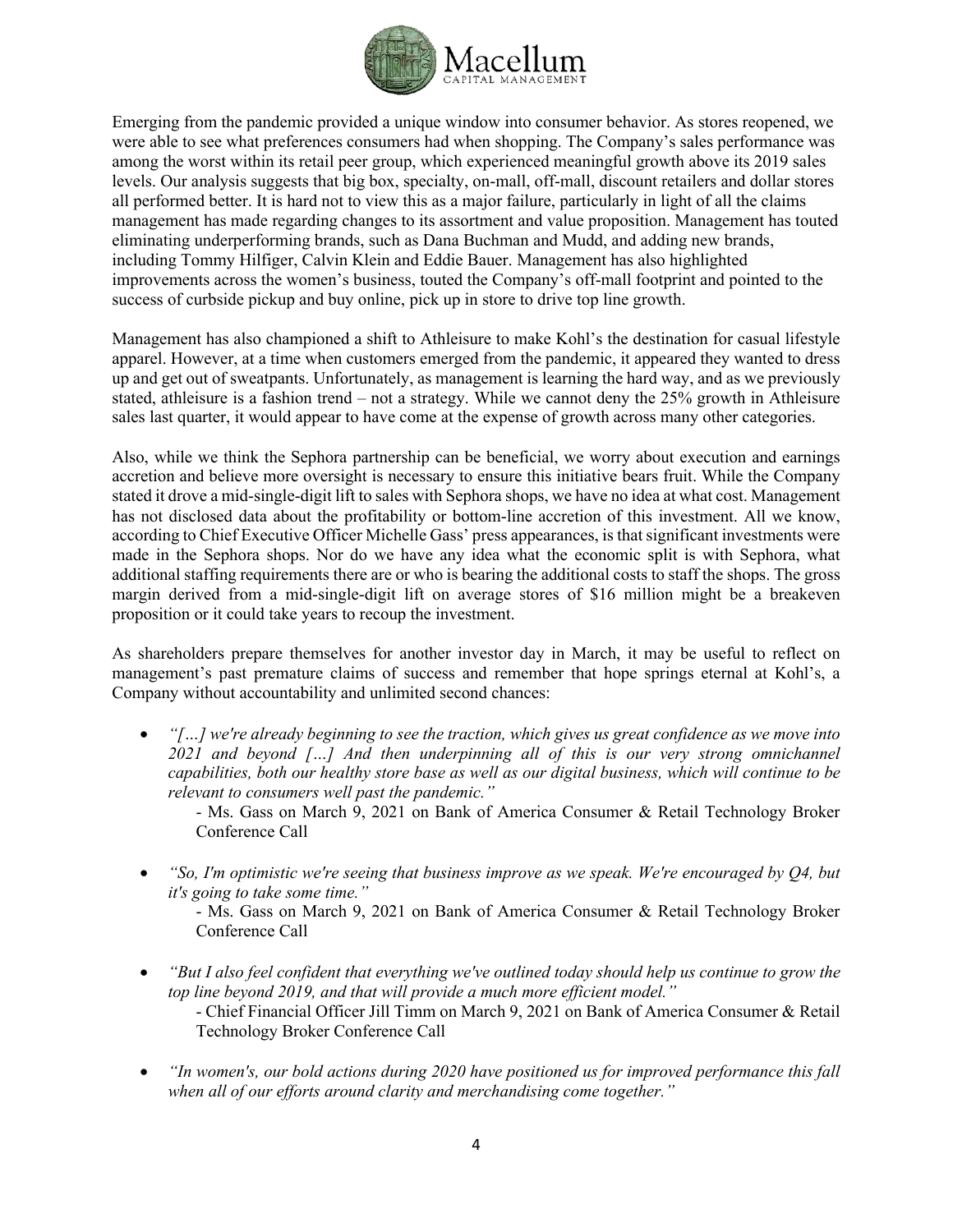

- Ms. Gass on May 20, 2021 Company earnings call

- *"We continue to believe we are set up for a multi-year improvement in sales."* - Ms. Gass on May 20, 2021 Company earnings call
- "[…] *as we think about all of our strategies leading into back-to-school and holiday, I think we've never been as well-positioned*."
	- Ms. Gass on May 20, 2021 Company earnings call

Despite all of management's claims about the Company's tailwinds and positioning, Kohl's is losing meaningful market share to other retailers as shown below. This executive team seems incapable of developing the right assortment and a value proposition that resonates with customers. To the contrary, it seems management can only identify the shiny objects that come across well in press releases. Until the Company's core assortment and price/value equation is addressed, we do not see how the Company can ignite and sustain material revenue growth.

|                            | Q1v19 | Q2v19 | Q3 v 19 | Q3 YTD v 19 | Q4 Est. v 19 | FY 21 Est. v 19 |
|----------------------------|-------|-------|---------|-------------|--------------|-----------------|
|                            |       |       |         |             | Cons.        | Cons.           |
| <b>Retail Peer Average</b> | 20%   | 23%   | 20%     | 21%         | 16%          | 19%             |
| <b>Retail Peer Median</b>  | 17%   | 21%   | 19%     | 18%         | 15%          | 17%             |
|                            |       |       |         |             |              |                 |
| <b>KSS</b>                 | (4%)  | 1%    | 0%      | (1%)        | 1%           | (0.2%           |

## **Exhibit 4: Kohl's' Revenue Growth vs. 2019 Levels – Significantly Underperforming**

*Source: Bloomberg LP; Macellum Estimates. Retail Peer Average/Median Includes: AEO, BBBY, BKE, BURL, CTRN, DDS, DKS, GPS, HIBB, JWN, M, PLCE, ROST, TGT, TJX, URBN, WSM.*

On the heels of this letter, we imagine Kohl's will rush to defend its performance yet again. While we expect the Board and management will claim that they have delivered record results, shareholders are not blind to the average earnings growth of the Company's retail peers. Unfortunately, despite delivering earnings improvement from 2019, Kohl's has still underperformed its retail peers in terms of gains. The Company's year-to-date EBITDA is up 29% since 2019, while its retail peers' average is up 113%. The difference is even worse when we take fourth quarter 2021 guidance into account. On that basis, the Company's EBITDA will be up 20% vs. its retail peers' average increase of 91%.

## **Exhibit 5: Kohl's' EBITDA Growth vs. 2019 – Significantly Underperforming**

|                            | Q1v19 | Q2 v 19 | $\overline{Q}$ 3 v 19 | Q3 YTD v 19 Q4 Est. v 19 |       | <b>FY 21 Est. v 19</b> |
|----------------------------|-------|---------|-----------------------|--------------------------|-------|------------------------|
|                            |       |         |                       |                          | Cons. | Cons.                  |
| <b>Retail Peer Average</b> | 91%   | 293%    | 129%                  | 113%                     | 66%   | 91%                    |
| <b>Retail Peer Median</b>  | 74%   | 81%     | 69%                   | 71%                      | 24%   | 61%                    |
| <b>KSS</b>                 | 22%   | 28%     | 39%                   | 29%                      | (0%)  | 20%                    |

*Source: Bloomberg LP; Macellum Estimates. Retail Peer Average/Median Includes: AEO, BBBY, BKE, BURL, CTRN, DDS, DKS, GPS, HIBB, JWN, M, PLCE, ROST, TGT, TJX, URBN, WSM.*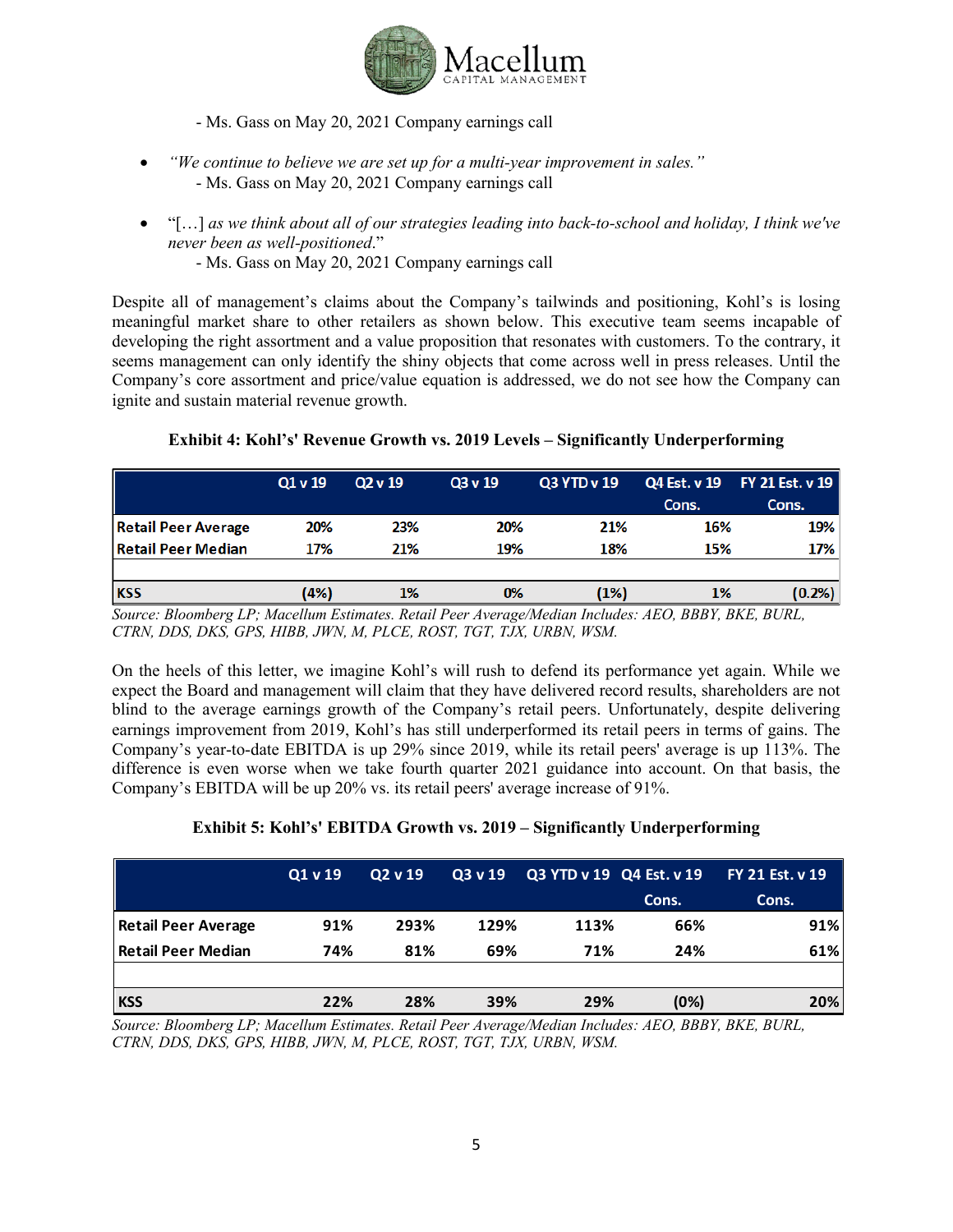

Unfortunately, the Company's gains (driven by a large increase in gross margins) also lagged its retail peer group. These gains were also most likely one-time in nature due to low levels of inventory and markdowns.

|                            | <b>Sequential Chg. (bps)</b><br>2021 vs. 2019 (bps) |     |     |        |         |         |                |  |  |
|----------------------------|-----------------------------------------------------|-----|-----|--------|---------|---------|----------------|--|--|
|                            | Q1                                                  | Q2  | Q3  | Q3 YTD | Q4 Est. | FY Est. | Q3 vs. Q4 Est. |  |  |
| <b>Retail Peer Average</b> | 366                                                 | 456 | 374 | 399    | 195     | 640     | (179)          |  |  |
| <b>Retail Peer Median</b>  | 453                                                 | 478 | 311 | 383    | 90      | 279     | (101)          |  |  |
|                            |                                                     |     |     |        |         |         |                |  |  |
| <b>KSS</b>                 | 223                                                 | 367 | 358 | 316    | (75)    | 185     | (433)          |  |  |

### **Exhibit 6: Kohl's' Gross Margin Basis Point Change vs. 2019 – Significantly Underperforming**

*Source: Bloomberg LP; Macellum Estimates. Retail Peer Average/Median Includes: AEO, BBBY, BKE, BURL, CTRN, DDS, DKS, GPS, HIBB, JWN, M, PLCE, ROST, TGT, TJX, URBN, WSM.*

## *INSTITUTIONAL SUPPORT FOR KOHL'S IS WANING*

The Board believes there is meaningful institutional support for management, but we do not see it. Analysts are more skeptical now than when we entered into a settlement agreement with Kohl's in April 2021. In June 2020, for example, 6% of analysts had a 'sell' rating on the Company. Today, 18% of analysts are suggesting investors should 'sell' the stock. Below are recent statements made in analyst research reports on the Company:

*9/30/21: "BofA placed an "underperform" rating on the stock, down from "buy." The price target for the stock was reduced to \$48 from \$75."*

*01/04/22: "JPMorgan analyst Matthew Boss lowered the firm's price target on Kohl's to \$55 from \$73 and keeps a Neutral rating on the shares."*

• *"We lower our Dec '22 PT to \$55 (vs. \$73 prior) based on 4x our FY23E EBITDA (=100bps discount to KSS' 3/5-yr historical average), justified, in our view, given Off Price & Discount retailers' market share acceleration within apparel & footwear, which has created an increasingly more competitive backdrop for KSS."*

*01/07/22: "UBS downgrades to sell from neutral and slashes price target to Street-low \$38 on "challenging" outlook for the stock in 2022 on inflationary pressures."*

• *"They now see Kohl's growth outlook among weakest in softlines sector, with new FY22 EPS estimate 41% below consensus."*

## *KOHL'S HAS AN INADEQUATE PEER GROUP*

We contend the Company's underperformance is exacerbated by the fact that Kohl's seems unwilling to be compared to a realistic peer group. In our view, the Company's peer group is not a valid representation of the competitive universe. We believe the Company has selected a worst-in-class peer group that ignores a vast segment of the competition. For example, despite having off-mall locations, Kohl's does not compare itself to Ross Stores or Burlington. Additionally, despite being a large box, off-mall retailer, Kohl's does not compare itself to Walmart or Target. And lastly, despite pushing aggressively into Athleisure, Kohl's does not compare itself to Dick's Sporting Goods or Lululemon. The list goes on – Ulta Beauty, Victoria's Secret, The Children's Place, Williams-Sonoma and American Eagle. All categories Kohl's competes in. Even Dillard's, a department store catering to similar price points and merchandise assortments, is not in the Company's peer group.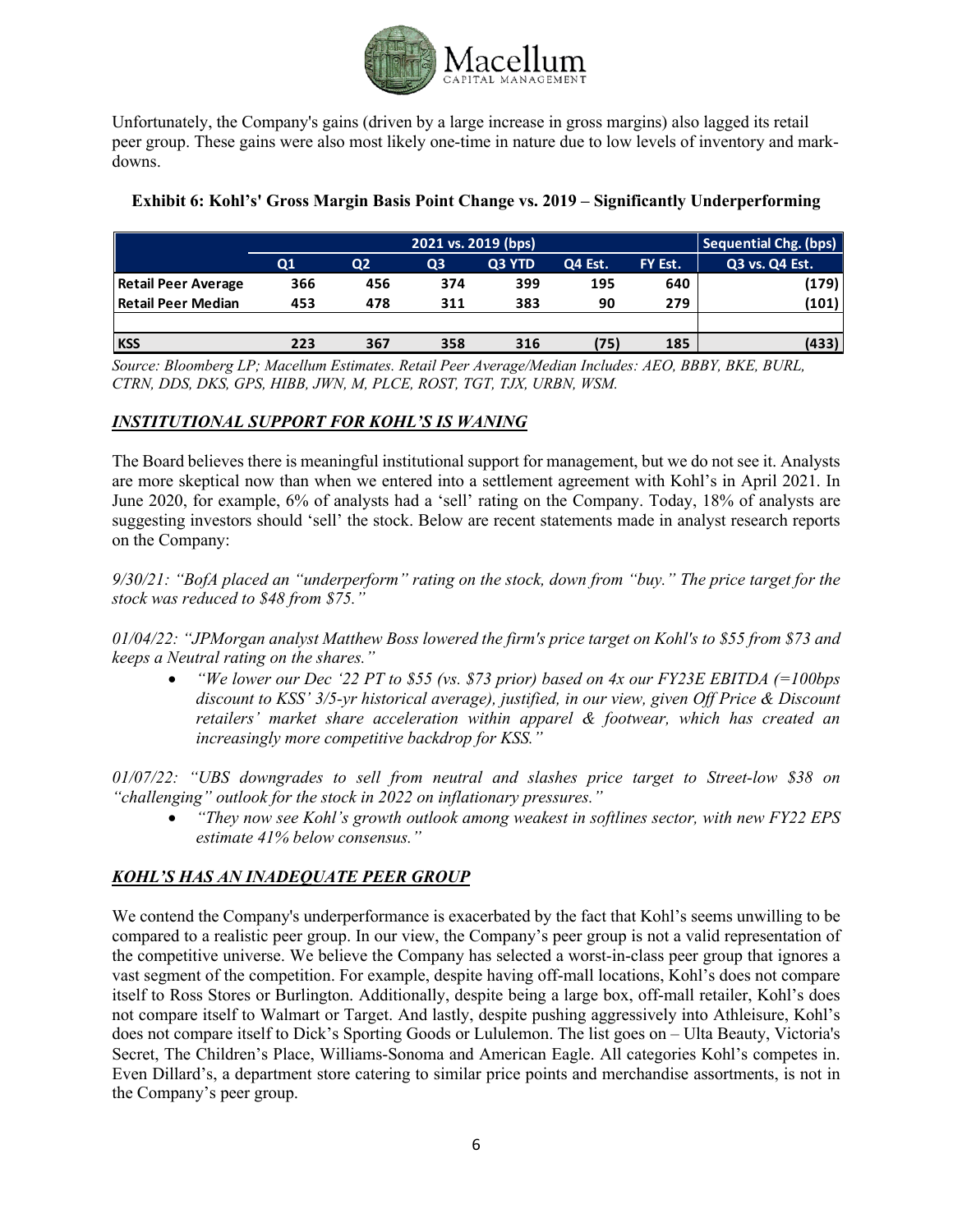

Other relevant companies certainly think they are competing against Kohl's. Target, Dick's Sporting Goods, Dollar Tree and Best Buy all list Kohl's as one of their compensation peers. Macy's, for example, has a much more reasonable peer set that includes Target, Dillard's, Ross Stores, Dollar Tree and Best Buy. Ross Stores, which lists Kohl's as a peer, also includes Burlington, Dollar General, Dollar Tree, Foot Locker, PVH Corp, Ulta Beauty and VF Corporation. Lastly, in a sampling of 12 of the Company's retail peers, the average number of peer companies used by this group is 18. Kohl's' peer set only has eight.

## *OUR VISION FOR VALUE CREATION*

With a materially refreshed Board that includes sector expertise and shareholder perspectives, we believe Kohl's can achieve significantly better results. A summary of some of the operational and financial initiatives we are – and have been – advocating for include (but are not limited to):

## **Operational**

- **More Nimble Merchandising** Create a compelling assortment and a nimble, fast turn merchandise organization that can respond to customer demand.
- **A Clearer Value Proposition** Kohl's should streamline its offerings and allow the customer to clearly understand the value they are getting.
- **In-House, Efficient Sourcing** The Company still uses third-party agents to source a majority of its private label goods. We estimate that Kohl's is paying 300 basis points to 400 basis points more to source product in this manner. To our knowledge, very few, if any, companies of this size use third-party agents to source product from Asia and elsewhere.
- **Distribution Rationalization** The Company's ecommerce sales, which now stand at 30% of total sales, are supported by a significant ecommerce distribution network. Yet Kohl's still manages the same in-store distribution infrastructure with 30% lower output than it previously processed. It seems there is a clear opportunity to reconcile supply chain and fulfillment costs accordingly.
- **Align Executive Compensation Goals with Shareholder Value Creation** Kohl's must set appropriate goals that would result in value creation. The setting of low targets was evidenced by the Company's 2018-2020 long-term incentive plan, which set target levels for sales and net income at 2% and 9%, respectively, below the prior three-year averages. Setting declining targets, then beating them and richly rewarding executives is a recipe for stagnation.

### **Financial and Balance Sheet Optimization**

- **Share Repurchases** Based on our analysis, Kohl's' balance sheet can accommodate much larger share repurchases. The Company, even in its stagnant state, is still throwing away a significant amount of free cash flow that could be allocated to strategic repurchases. We suspect shareholders do not want the Board to oversee more costly and dilutive expenditures and initiatives when a good return on capital at this valuation would be repurchasing shares. Further, under any scenario where a turnaround is possible, the most accretive capital deployment would be buying more shares before the turnaround takes off.
- **Balance Sheet Optimization Through Sale-Leaseback of Real Estate –** We believe Kohl's could execute a very accretive sale-leaseback transaction. As detailed below, our estimates suggest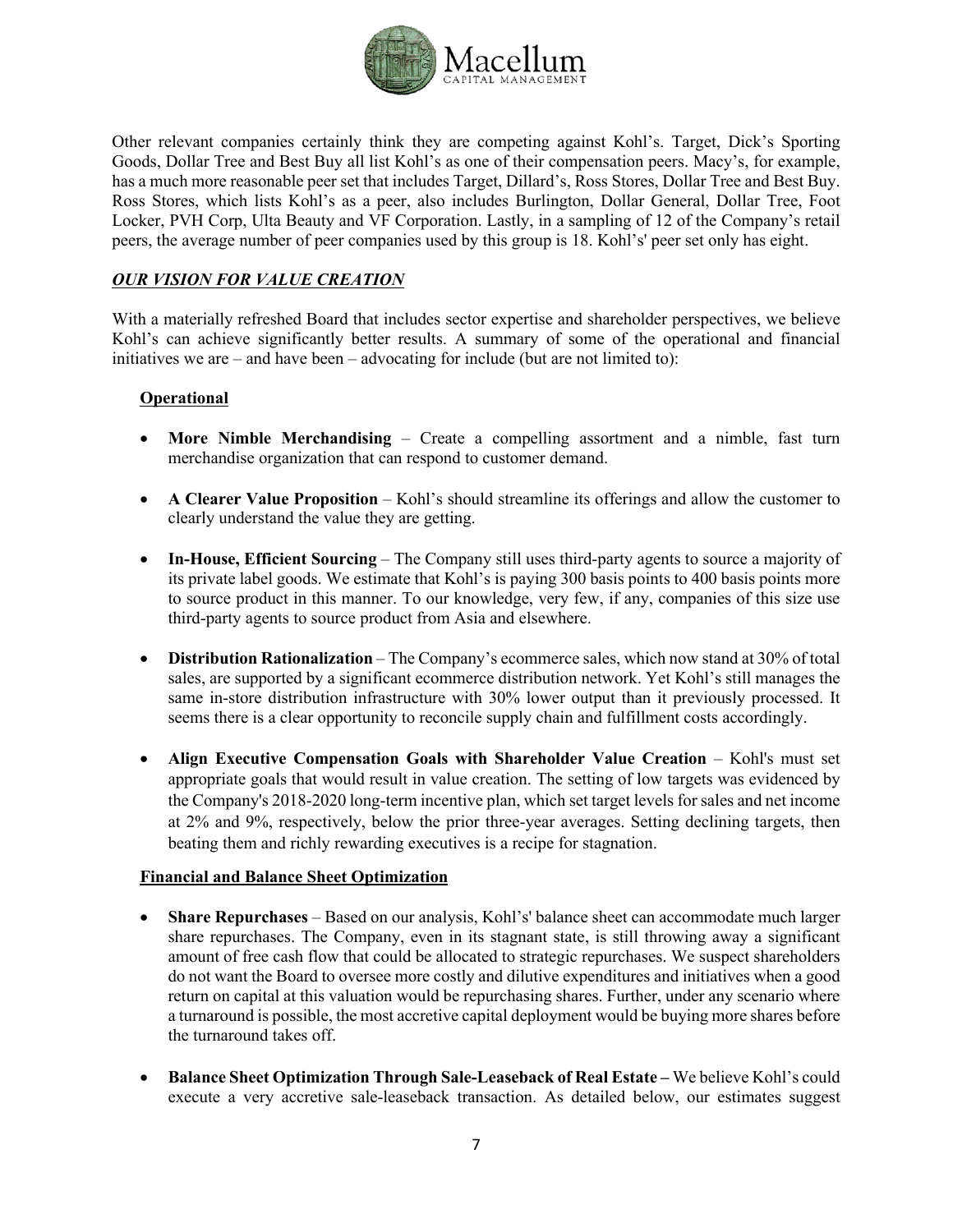

Kohl's could increase earnings per share by 55% by selling real estate at 14-15x EBITDA and buying back stock at 3x EBITDA. Further, contrary to what the Board and management claim, this is a far superior structure versus any potential debt financing they might pursue that would only serve to lever the balance sheet and decrease valuation.

| \$4bn Sale-Leaseback Transaction |        |        |                  |       |
|----------------------------------|--------|--------|------------------|-------|
|                                  | 2021E  | Adj.   | <b>Pro Forma</b> | Chg.  |
| Sales                            | 18,826 | 0      | 18,826           | 0%    |
| Credit Income                    | 963    | 0      | 963              | 0%    |
| <b>Gross Profit</b>              | 7,172  | 0      | 7,172            | 0%    |
| <b>Rent Expense</b>              | 314    | 280    | 594              | 89%   |
| Other SG&A                       | 5,160  | 0      | 5,160            | 0%    |
| <b>Total Operating Expense</b>   | 5,474  | 280    | 5,754            | 5%    |
|                                  |        |        |                  |       |
| <b>EBITDA</b>                    | 2,661  | (280)  | 2,381            | (11%) |
| % of Revenue                     | 13.4%  |        | 12.0%            |       |
|                                  |        |        |                  |       |
| D&A                              | 841    | (80)   | 761              | (10%) |
| EBIT                             | 1,820  | (200)  | 1,620            | (11%) |
| % of Revenue                     | 9.2%   |        | 8.2%             |       |
| <b>Interest Expense</b>          | 261    | 0      | 261              | 0%    |
| EBT                              | 1,559  | (200)  | 1,359            | (13%) |
| <b>Taxes</b>                     | 390    | (50)   | 340              | (13%) |
| <b>Tax Rate</b>                  | 25.0%  |        | 25.0%            |       |
|                                  |        |        |                  |       |
| Net Income                       | 1,169  | (150)  | 1,019            | (13%) |
| <b>EPS</b>                       | \$8.51 | \$4.65 | \$13.16          | 55%   |
| <b>Ending Share Count</b>        | 137.5  | (60)   | 77.5             | (44%) |

### **Exhibit 7: Sale Leaseback – Significantly Accretive (Reflecting Macellum Assumptions)**

*Source: Bloomberg LP; Macellum Estimates.* 

- **Break Out Ecommerce Operations to Highlight its Inherent Value** We believe this can be done in a way whereby the customer experience is unchanged, yet the Company can be accorded a reasonable valuation for this valuable business. Kohl's needs to show investors the financials of what should be an incredible business and let investors ascribe the appropriate value lesser standalone ecommerce businesses are accorded.
- **Pursue Other Strategic Alternatives** Absent adding qualified directors and a shareholder representative to the Board, we believe a sales process must commence. As noted, we believe there are multiple buyers that have expressed interest in an acquisition. We believe the number of potential suitors for Kohl's would be even larger if the Board were to announce a true sales process and hire qualified financial advisors to solicit proposals from strategic buyers in the ecommerce and retail sectors, rather than attempting to chill the process as we believe it is doing today. Based on Kohl's' strong brand, significant value creation potential and ample real estate assets, we contend the Company could fetch a substantial premium relative to its current share price in a sale.

Even without major operational improvements, if Kohl's is properly run with an optimized balance sheet (e.g. by monetizing \$4 billion of its real estate and returning the proceeds to shareholders through a buyback program), we believe the Company can unlock more than \$13 per share of earnings. Effectively run, we expect higher sales and margins will drive even more earnings growth. Nonetheless, even using a